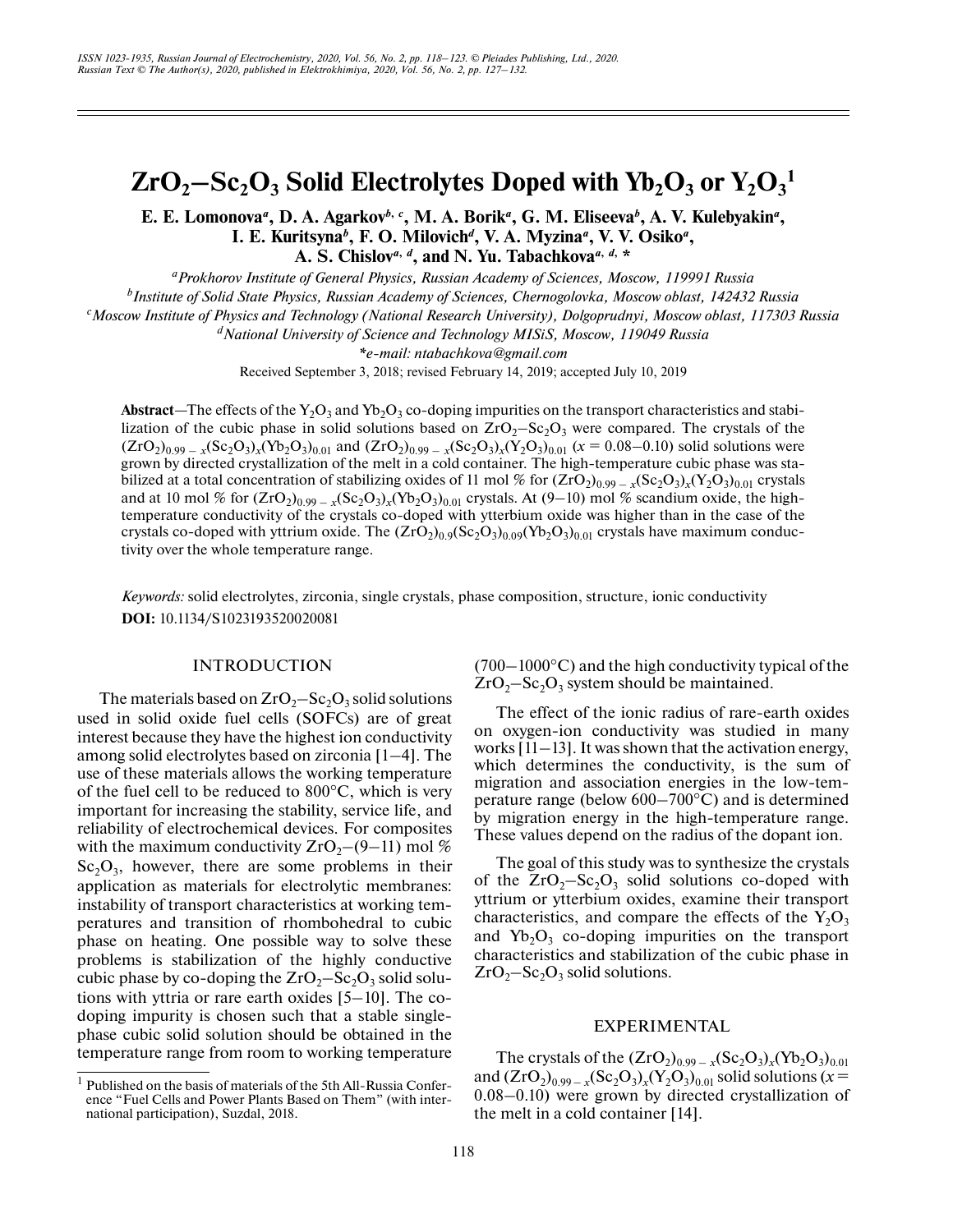| Composite                                             | Symbol                | Phase composition*   | Density, $g/cm^3$ |
|-------------------------------------------------------|-----------------------|----------------------|-------------------|
| $(ZrO2)0.91(Sc2O3)0.08(Yb2O3)0.01$                    | 8Sc1YbSZ              | $t-ZrO2$             | $5.924 \pm 0.001$ |
| $(ZrO2)0.91(Sc2O3)0.08(Y2O3)0.01$                     | 8Sc1YSZ               | $t-ZrO2$             | $5.824 + 0.001$   |
| $(ZrO2)0.90(Sc2O3)0.09(Yb2O3)0.01$                    | 9Sc1YbSZ              | $c-ZrO2$             | $5.863 \pm 0.001$ |
| $(ZrO2)0.90(Sc2O3)0.09(Y2O3)0.01$                     | 9Sc1YSZ               | $t-ZrO2$<br>$c-ZrO2$ | $5.769 \pm 0.001$ |
| $(ZrO2)0.89(Sc2O3)0.10(Yb2O3)0.01$                    | 10Sc1YbSZ             | $r-ZrO2$<br>$c-ZrO2$ | $5.820 \pm 0.001$ |
| $(ZrO_2)_{0.89}$ $(Sc_2O_3)_{0.10}$ $(Y_2O_3)_{0.01}$ | 10Sc1 <sub>Y</sub> SZ | $c-ZrO2$             | $5.744 \pm 0.001$ |

**Table 1.** Phase composition, notation, and density of the grown crystals

\* t is the tetragonal modification of  $ZrO_2$ , c is its cubic modification, and r is its rhombohedral modification.

The chemical composition of the grown crystals was determined using a JEOL 5910 LV scanning electron microscope with an INCA Energy energy dispersive attachment. When measuring the crystal composition, fused zirconium, scandium, yttrium, and ytterbium oxides were used as standards. The crystals were analyzed by X-ray diffractometry on a Bruker D8 diffractometer (Cu $K_{\alpha}$  radiation) and Raman spectroscopy. A laser with a wavelength of 532 nm was used as an excitation source. The unit for studying the Raman spectra of the crystals in an air atmosphere at room temperature and working temperatures of up to 1000°С was described in detail in previous works [15–17].

The density was determined by hydrostatic weighing on a Sartorius device for hydrostatic weighing.

The conductivity of the crystals based on zirconia was studied in the temperature range 400–900°C using a Solartron SI 1260 frequency response analyzer in the frequency range 1 Hz–5 MHz with an AC signal amplitude of 24 mV. Plates with an area of  $7 \times 7$  mm<sup>2</sup> and a thickness of 0.5 mm were used for measurements. To form current contacts, a platinum paste was applied to opposite sides of the crystals and burnt in at 950°C for 1 h in air. The measurements were performed in a heating mode at a step of 50°C and exposure at this temperature until thermal equilibrium was reached. The impedance spectra were processed using the ZView program (ver. 2.8). The specific conductivity of the crystals was calculated from the data obtained by processing the impedance spectra, taking into account the dimensions of the samples.

### RESULTS AND DISCUSSION

Table 1 shows the compositions of the solid solutions, notation used below, phase composition, and crystal density. The grown crystals had a shape and size similar to those of the zirconia crystals stabilized with scandium and/or yttrium oxide obtained in a cold crucible [18, 19].

The 8Sc1YbSZ and 8Sc1YSZ crystals were homogeneous and turbid and had no visible defects. When the  $Sc_2O_3$  concentration in the solid solutions increased to 9 and 1 mol  $\%$  Y<sub>2</sub>O<sub>3</sub> was added, transparent regions appeared in the crystals. The transparent regions were in the lower part of the 9Sc1YSZ crystal, which corresponded to the start of crystallization, and semitransparent (cloudy) regions were located in the upper part of the crystal (the end of crystallization). In some 9Sc1YSZ crystals, alternating transparent and cloudy regions could be seen in the central part of the crystallized melt ingot. Transparent single crystals having no visible defects and additionally doped with 1 mol  $\%$  Y<sub>2</sub>O<sub>3</sub> were obtained only at a concentration of 10 mol %  $Sc_2O_3$  in the solid solution.

The doping of the  $ZrO_2$ –(9 mol %) Sc<sub>2</sub>O<sub>3</sub> solid solution with 1 mol  $\%$  Yb<sub>2</sub>O<sub>3</sub> led to the formation of transparent homogeneous single crystals unlike the situation with the 9Sc1YSZ crystals. When the  $Sc_2O_3$ concentration increased to 10 mol % in the solid solutions doped with 1 mol  $\%$  Yb<sub>2</sub>O<sub>3</sub>, opalescent crystals with microcracks in the ingots were obtained.

The phase composition of the crystals additionally doped with 1 mol  $\%$  Y<sub>2</sub>O<sub>3</sub> changed from tetragonal to cubic at increased  $Sc_2O_3$  concentration. Thus, the 8Sc1YSZ crystals contained only the tetragonal modification of  $ZrO<sub>2</sub>$ . The images of the microstructure obtained in transmitted light showed twins on the polished thin plates, which formed during the cubic-totetragonal transition when the single crystal was cooled in accordance with the phase diagram of  $ZrO<sub>2</sub> - Sc<sub>2</sub>O<sub>3</sub>$ . Due to the presence of light-scattering twins, the tetragonal crystals of 8Sc1YSZ were cloudy and opaque. According to the XRD data, the 9Sc1YSZ crystals were two-phase and contained regions with a tetragonal and cubic structure. The 10Sc1YSZ crystals were single-phase with a cubic fluorite structure.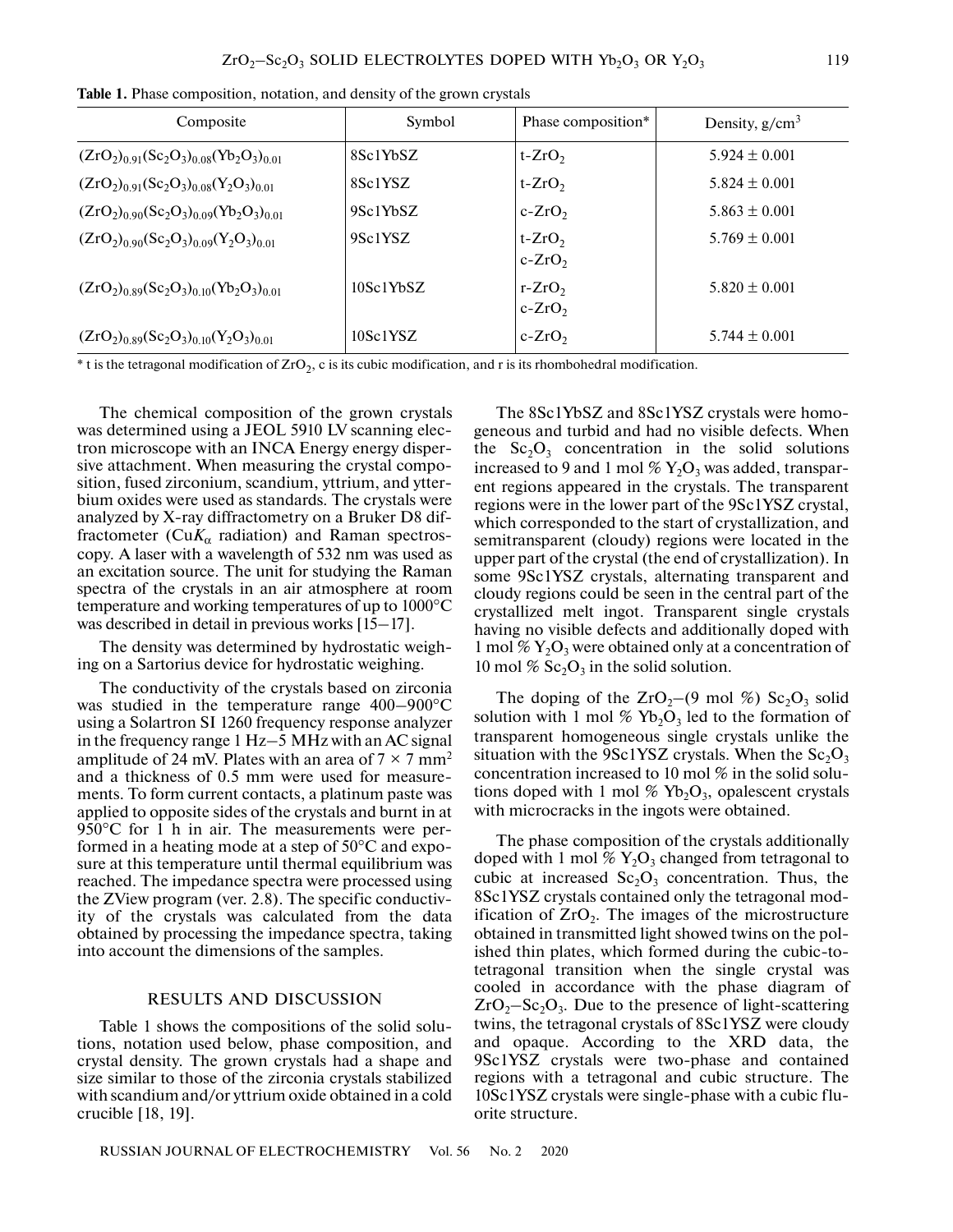

**Fig. 1.** Raman spectra of the  $(ZrO_{2})_{0.99-x}(Sc_{2}O_{3})_{x}(Y_{2}O_{3})_{0.1}$ and  $(ZrO_2)_{0.99 - x} (Sc_2O_3)_x (Yb_2O_3)_{0.1}$  crystals: (*1*) 8Sc1YSZ, (*2*) 8Sc1YbSZ, (*3*) 9Sc1YSZ, (*4*) 9Sc1YbSZ, (*5*) 10Sc1YSZ, and (*6*) 10Sc1YbSZ.

The phase composition of the crystals additionally doped with 1 mol  $\%$  Yb<sub>2</sub>O<sub>3</sub> also changed depending on the  $Sc_2O_3$  concentration. The  $8Sc1YbSZ$  crystals were tetragonal, 9Sc1YbSZ were cubic, and 10Sc1YbSZ contained the cubic and rhombohedral modifications of zirconia.

The crystal density depends on both the type and concentration of the stabilizing oxide and on the phase composition of the crystal. At the same  $Sc_2O_3$  concentration in crystals, the density of the crystals co-doped with  $Yb_2O_3$  is higher than that of the crystals additionally doped with  $Y_2O_3$  because the mass-to-volume ratio of  $Yb^{3+}$  ions is higher than that of  $Y^{3+}$  ions. The crystal density decreases when the  $Sc_2O_3$  concentration in the crystals doped with 1 mol  $\%$  Yb<sub>2</sub>O<sub>3</sub> increases. The highest density was inherent in the crystals containing the tetragonal 8Sc1YbSZ phase. The density of the cubic crystals is lower than that of the tetragonal ones. For these crystals, it is lower than for the 9Sc1YbSZ single-phase cubic single crystals because of the presence of the rhombohedral phase regions in 10Sc1YbSZ.

In the crystals additionally doped with 1 mol %  $Y_2O_3$ , the crystal density also decreases with increasing  $Sc_2O_3$  concentration, which is associated with a change in the phase composition in these crystals from tetragonal (8Sc1YSZ) to cubic (10Sc1YSZ) solid solution based on zirconia.

Thus, the high-temperature cubic phase is stabilized at a total concentration of stabilizing oxides of 11 mol % for the ScYSZ crystals and 10 mol % for the Sc1YbSZ crystals. Despite the smaller ionic radius of  $Yb^{3+}$  compared to that of  $Y^{3+}$ , stabilization of the cubic phase in the crystals co-doped with  $Yb_2O_3$  occurs at lower  $Sc_2O_3$  concentrations in solid solution than in the crystals co-doped with  $Y_2O_3$ .

In the  $ZrO_2-R_2O_3$  binary systems, the decrease in the ionic radius lowers the temperature of the transition from the high-temperature cubic phase to the low-temperature tetragonal phase, which leads to the conservation of the high-temperature cubic phase at room temperature at lower concentrations of the stabilizing oxide. This regularity is possibly also valid for the ternary systems under study.

The phase composition was also studied by Raman scattering. Figure 1 shows the Raman spectra of the crystals under study.

The Raman spectra of the 8Sc1YSZ and Sc1YbSZ crystals contain the peaks characteristic of the tetragonal phase [20, 21]. In the Raman spectra of the 9Sc1YSZ crystals, the lines are substantially broadened due to the presence of the cubic and tetragonal phases in these crystals. The Raman spectra of the 10Sc1YbSZ crystals contain the lines corresponding to the rhombohedral phase [21], which are also substantially broadened possibly because of the presence of the cubic phase in these crystals.

The spectra of the 9Sc1YbSZ and 10Sc1YSZ crystals are similar and contain the  $480 \text{ cm}^{-1}$  band in addition to the lines of the cubic phase, which was attributed to the tetragonal t" phase in [22–24]. The degree of tetragonality of this phase is  $c/\sqrt{2a} = 1$ , but the phase belongs to the symmetry group *P*42/*nmc* because of the displacement of oxygen ions in the anion sublattice [23]. The Raman spectra characteristic of the t- $ZrO_2$ , t"- $ZrO_2$ , and c- $ZrO_2$  phases were given in [25].

Thus, the crystal structure, which was identified by XRD analysis as a cubic structure, is a tetragonal t" phase according to the Raman data.

Figure 2 presents the temperature dependences of specific conductivity for all the crystals under study in Arrhenius coordinates. Figure 3 shows the impedance spectra for the 10Sc1YSZ and 10Sc1YbSZ crystals as an example.

The temperature dependence of specific conductivity for the 10Sc1YbSZ crystals in the temperature range 450–550°С shows an inflection that is due to the phase transition of the rhombohedral phase into the cubic phase. The highest conductivity is inherent in the 9Sc1YbSZ crystals and the lowest in the 8Sc1YbSZ crystals over the whole temperature range.

Figure 4 shows the dependence of the conductivity of the Sc1YbSZ and Sc1YSZ crystals on the  $Sc_2O_3$ content. According to Fig. 4, an increase in the  $Sc_2O_3$ content in the crystals co-doped with yttrium or ytterbium oxides leads to an increase in their conductivity. For the crystals doped with  $Yb_2O_3$ , the concentration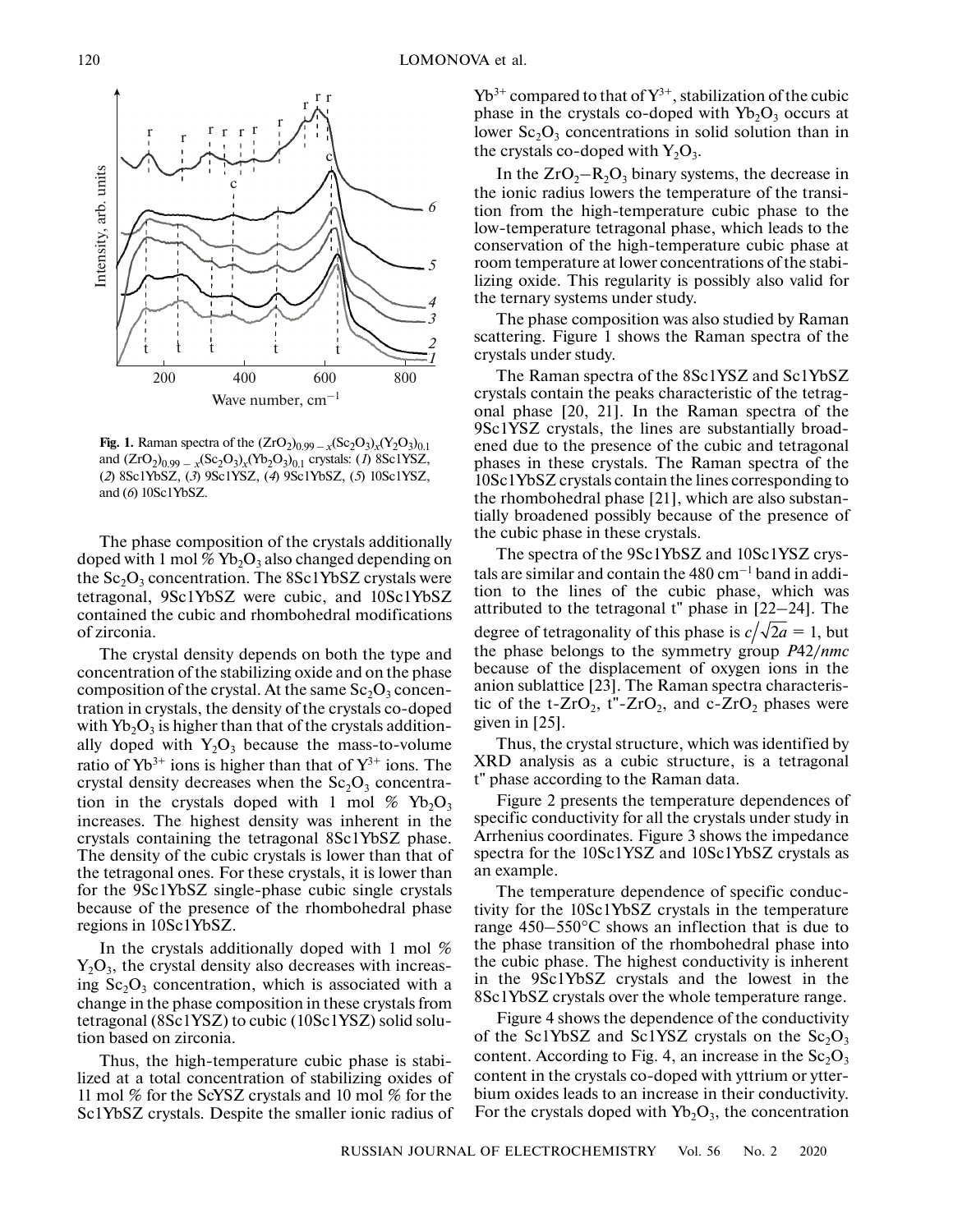

**Fig. 2.** Temperature dependences of the bulk conductivity of the  $(ZrO_2)_{0.99-x}(Sc_2O_3)_x(Y_2O_3)_{0.1}$  and  $(ZrO_2)_{0.99-x}(Sc_2O_3)_x(Y_2O_3)_{0.1}$  crystals:  $(ZrO_2)_{0.99-x}(Sc_2O_3)_x(Yb_2O_3)_{0.1}$  crystals:<br>(*I*) 8Sc1YbSZ, (*2*) 9Sc1YbSZ, (*3*) 10Sc1YbSZ,  $(1)$  8Sc1YbSZ,  $(2)$ (*4*) 8Sc1YSZ, (*5*) 9Sc1YSZ, and (*6*) 10Sc1YSZ.

dependence has a maximum at 9 mol  $\%$  Sc<sub>2</sub>O<sub>3</sub>. In the case of co-doping with  $Y_2O_3$ , the conductivity appreciably increased only at 10 mol %  $Sc_2O_3$ . The observed concentration dependences of conductivity can be explained if we take into account the data on the phase composition of the samples. Thus, for the 8Sc1YbSZ and 8Sc1YSZ single-phase tetragonal crystals, as well as for the 9Sc1YSZ two-phase crystal, which is a mixture of the tetragonal and cubic phases, the conductivity is  $\sim 0.1$  S/cm. Similar conductivity values were obtained for the undoped 8ScSZ and 9ScSZ tetragonal crystals [26]. The 9Sc1YbSZ crystals are singlephase pseudocubic (t" phase) and have the maximum conductivity. When the  $Sc_2O_3$  content increases to 10 mol % (10Sc1YbSZ crystal), regions of rhombohedral phases appear in the crystals, and their conductivity decreases. The 10Sc1YSZ crystals are also singlephase pseudocubic (t" phase), but their conductivity is lower than that of the 9Sc1YbSZ crystals, which have a similar crystal structure. This difference in conductivity can be due to the large ionic radius of  $Y^{3+}$  compared to that of  $Yb^{3+}$ . The introduction of a larger ion during heterovalent substitution leads to an increase in stresses in the lattice, which decrease the conductivity. In addition, the 10Sc1YSZ and 9Sc1YbSZ crystals differ in the total concentration of stabilizing oxides (11 and 10 mol %, respectively). An increase in the total concentration of stabilizing oxides above a certain threshold value, which depends on the type of the stabilizing impurity, leads to a decrease in the conductivity due to the formation of clusters of oxygen vacancies and dopant cations [11].

Note that the conductivity of the 9Sc1YbSZ crystals at 900°С (0.214 S/cm) is comparable to that of the 10ScSZ crystals (0.197 S/cm) [26]. Unlike the 10ScSZ



**Fig. 3.** Impedance spectra of the (a), (b) 10Sc1YSZ and (c), (d) 10Sc1YbSZ crystals at 673 and 1173 K.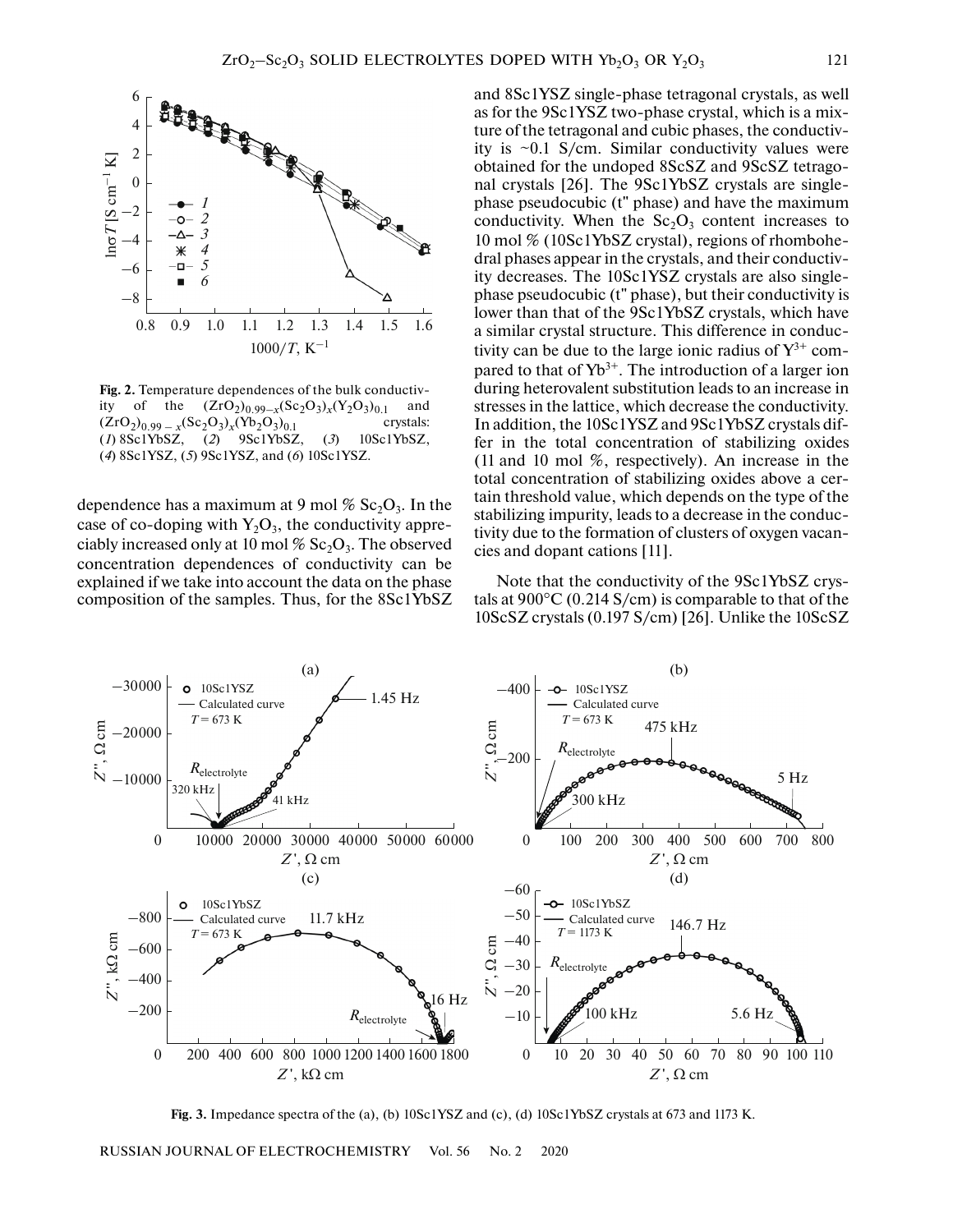

**Fig. 4.** Comparison of the ion conductivities of the crystals at 900°C: (*1*)  $(ZrO_2)_{0.99-x}(Sc_2O_3)_x(Y_2O_3)_{0.1}$  and  $(2)$   $(ZrO_2)_{0.99-x}$  $(Sc_2O_3)_x$  $(Yb_2O_3)_{0.1}$ .

crystal containing the rhombohedral phase, however, the 9Sc1YbSZ sample is single-phase pseudocubic.

#### **CONCLUSIONS**

A comparative study of the phase composition and transport characteristics of the crystals of the  $(ZrO<sub>2</sub>)<sub>0.99-x</sub>(Sc<sub>2</sub>O<sub>3</sub>)<sub>x</sub>(Yb<sub>2</sub>O<sub>3</sub>)<sub>0.1</sub>$  and  $(ZrO_2)_{0.99-x}(Sc_2O_3)_x(Y_2O_3)_{0.1}$  solid solutions  $(x =$ 0.08–0.10) obtained by directed crystallization of the melt in a cold container was performed.

It was shown that the pseudocubic (t" phase) was stabilized at a total concentration of stabilizing oxides of 11 mol % for the ScYSZ crystals and 10 mol % for the Sc1YbSZ crystals.

It was found that the crystal conductivity increased with the  $Sc_2O_3$  concentration for all the compositions under study. For the crystals co-doped with yttrium and ytterbium oxide, the maximum conductivity was observed at different  $Sc_2O_3$  contents (10 and 9 mol %, respectively). At 9–10 mol %  $Sc_2O_3$ , the high-temperature conductivity of the crystals co-doped with  $Yb<sub>2</sub>O$  was higher than in the case of the crystals doped with  $Y_2O_3$ . The maximum conductivity was inherent in the 9Sc1YbSZ crystals over the whole temperature range.

#### FUNDING

This study was financially supported by the Russian Scientific Foundation (project no. 16-13-00056 "Development of materials science fundamentals and creation of highly efficient oxygen-conducting membranes for solid oxide fuel cells").

#### CONFLICT OF INTEREST

The authors declare that they have no conflict of interest.

# REFERENCES

- 1. Badwal, S.P.S., Ciacchi, F.T., and Milosevic, D., Scandia–zirconia electrolytes for intermediate temperature solid oxide fuel cell operation, *Solid State Ionics*, 2000, vol. 136, p. 91.
- 2. Kumar, A., Jaiswal, A., Sanbui, M., and Omar, S., Oxygen-ion conduction in scandia-stabilized zirconia-ceria solid electrolyte  $(xSc_2O_3-1CeO_2-(99-x)ZrO_2$ , 5 ≤ *x* ≤ 11), *J. Am. Ceram. Soc.*, 2016, p. 1.
- 3. Stricker, D.W. and Carlson, W.G., Electrical conductivity in the  $ZrO_2$ -rich region of several  $M_2O_3$ - $ZrO_2$ systems, *J. Am. Ceram. Soc.*, 1965, vol. 48, p. 286.
- 4. Borik, M.A., Bredikhin, S.I., Kulebyakin, A.V., Kuritsyna, I.E., Lomonova, E.E., Milovich, F.O., Myzina, V.A., Osiko, V.V., Panov, V.A., Ryabochkina, P.A., Seryakov, S.V., and Tabachkova, N.Yu., Melt growth, structure and properties of  $(ZrO<sub>2</sub>)<sub>1-x</sub>(Sc<sub>2</sub>O<sub>3</sub>)<sub>x</sub>$  solid solution crystals  $(x = 0.035-0.11)$ , *J. Cryst. Growth*, 2016, vol. 443, p. 54.
- 5. Yamamura, H., Matsusita, T., Nishino, H., and Kakinuma, K., Co-doping effect on electrical conductivity in the fluorite-type solid-solution systems  $Zr_{0.7}(Sc_{1-x}M_x)_{0.3}O_{2-\delta}$  (M = Ca, Mg, Al, Gd, Yb), *J. Mater. Sci.: Mater. Electron.*, 2002, vol. 13, p. 57.
- 6. Lee, D.-S., Kim, W.S., Choi, S.H., Kim, J., Lee, H.-W., and Lee, J.-H. Characterization of  $ZrO<sub>2</sub>$  co-doped with  $Sc_2O_3$  and  $CeO_2$  electrolyte for application of intermediate temperature SOFCs, *Solid State Ionics*, 2005, vol. 176, p. 33.
- 7. Omar, S., Najib, W.B., Chen, W., and Bonanos, N., Electrical conductivity of 10 mol %  $Sc_2O_3-1$  mol % M2O3–ZrO2 ceramics, *J. Am. Ceram. Soc*., 2012, vol. 95, p. 1965.
- 8. Chiba, R., Ishii, T., and Yoshimura, F., Temperature dependence of ionic conductivity in  $(1 - x)ZrO_{2-(x-y)}$ Sc<sub>2</sub>O<sub>3–y</sub>Yb<sub>2</sub>O<sub>3</sub> electrolyte material, *Solid State Ionics*, 1996, vol. 91, p. 249.
- 9. Spirin, A. Ivanov, V., Nikonov, A., Lipilin, A., Paranin, S., Khrustov, V., and Spirina A., Scandia-stabilized zirconia doped with yttria: Synthesis, properties, and ageing behavior, *Solid State Ionics*, 2012, vol. 225, p. 448.
- 10. Omar, S. and Bonanos, N., Ionic conductivity ageing behaviour of 10 mol %  $Sc_2O_3$ –1 mol %  $CeO_2$ – $ZrO_2$ ceramics, *J. Mater. Sci.*, 2010, vol. 45, p. 6406.
- 11. Arachi, Y., Sakai, H., Yamamoto, O., Takeda, Y., and Imanishai, N., Electrical conductivity of the  $ZrO<sub>2</sub>$ Ln2O3 (Ln-lanthanides) system, *Solid State Ionics*, 1999, vol. 121, p. 133.
- 12. Kilner, J.A. and Brook, R.J., A study of oxygen ion conductivity in doped non-stoichiometric oxides, *Solid State Ionics*, 1982, vol. 6, p. 237.
- 13. Zacate, M.O., Minervini, L., Bradfield, D.J., Grimes, R.W., and Sickafus, K.E., Defect cluster formation in  $M_2O_3$  doped cubic  $ZrO_2$ , *Solid State Ionics*, 2000, vol. 128, p. 243.
- 14. Osiko, V.V., Borik, M.A., and Lomonova, E.E., *Synthesis of refractory materials by skull melting technique,*